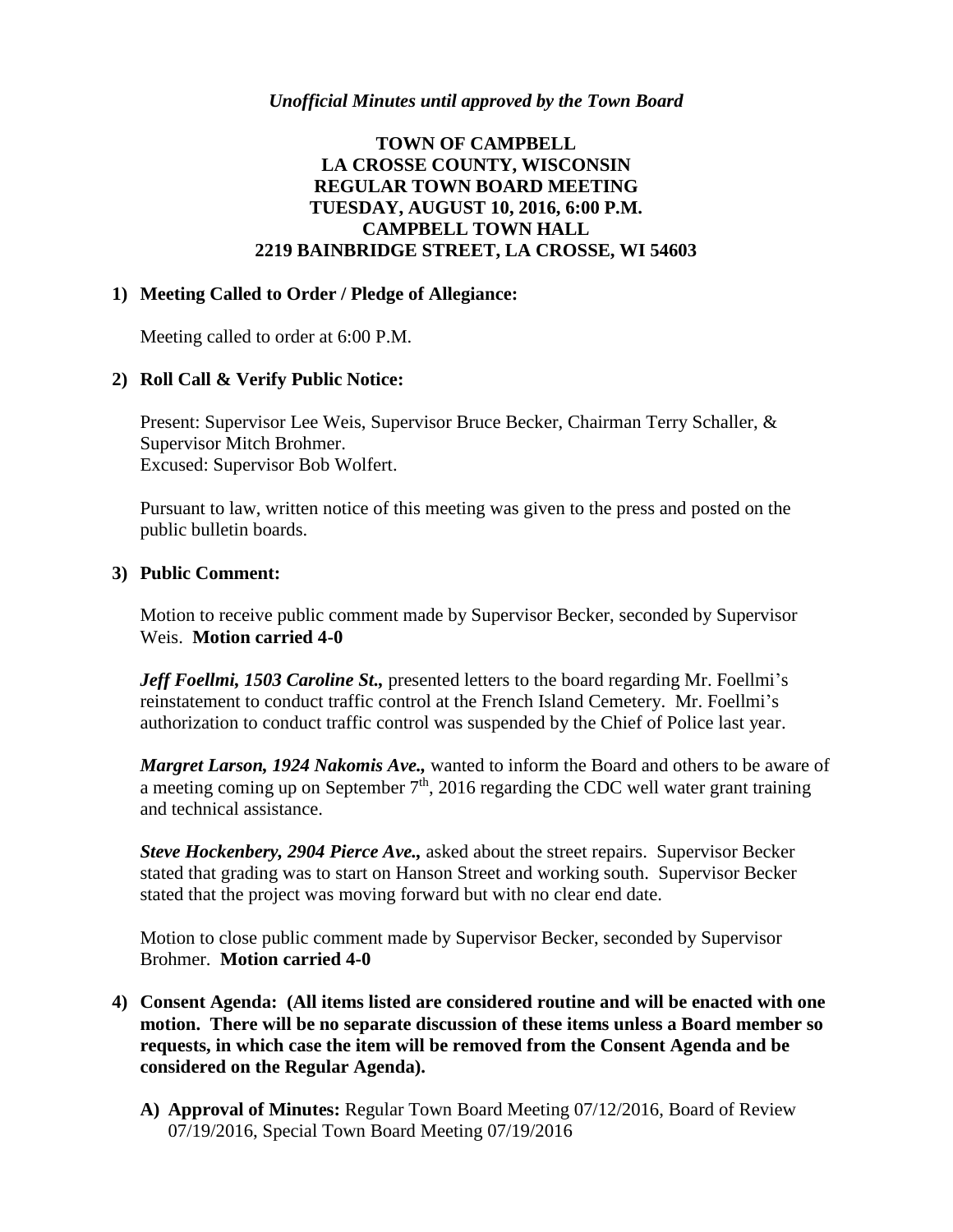## **B) Plan Commission Meeting Recommendations: No Meetings Scheduled**

# **C) Payment of Bills:**

Motion to approve the Consent Agenda made by Supervisor Weis, seconded by Supervisor Becker. **Motion carried 4-0**

# **5) Business:**

**A)** Discussion with Clinton Torp, La Crosse Airport Director, regarding annexation of 608 Dakota St. (Chair)

Clinton Torp was asked to come and provide an update on what the annexation was for and talk a little about the future of any potential annexations and how the process works. Mr. Torp stated that the property on Dakota St. was part of the airport layout plan. Mr. Torp stated that the property lies within the airports runway protection zone which is identified by the Federal Aviation Administration as a higher risk for potential issues due to aircraft accidents. Mr. Torp stated that Dakota Street parcel was the last parcel needed for acquisition needed for runway 13-31. Mr. Torp also stated that at this time, there is no intend or desire for any future annexations. A master plan process will be implemented in 2018. Mr. Torp stated that he does not foresee the need to acquire any property on the south end of the main runway during the master plan update at this time.

# **No Action Taken**

**B)** Use of Fire/EMS training room. (Chair)

Chairman Schaller stated that he would organize a meeting between the department heads in the near future.

# **No Action Taken**

**C)** Resolution #2016-5, in support of the "Just Fix It" campaign regarding funding for Wisconsin roads. (Chair)

Motion to approve Resolution #2016-5 made by Supervisor Weis, seconded by Supervisor Becker. **Motion carried 4-0**

**D)** Continued funding for Bluffland Investments and the Bluffland Coalition. (Chair)

Chairman Schaller mentioned that the Coalition is seeking funding from all the municipalities to invest in expansion of bike trails along the bluff. The Towns contribution of funding would be \$4500.00 up front and \$1800.00 per year after.

Motion to decline request for continued funding for Bluffland Investments and the Bluffland Coalition made by Supervisor Becker, seconded by Supervisor Brohmer. **Motion carried 4-0**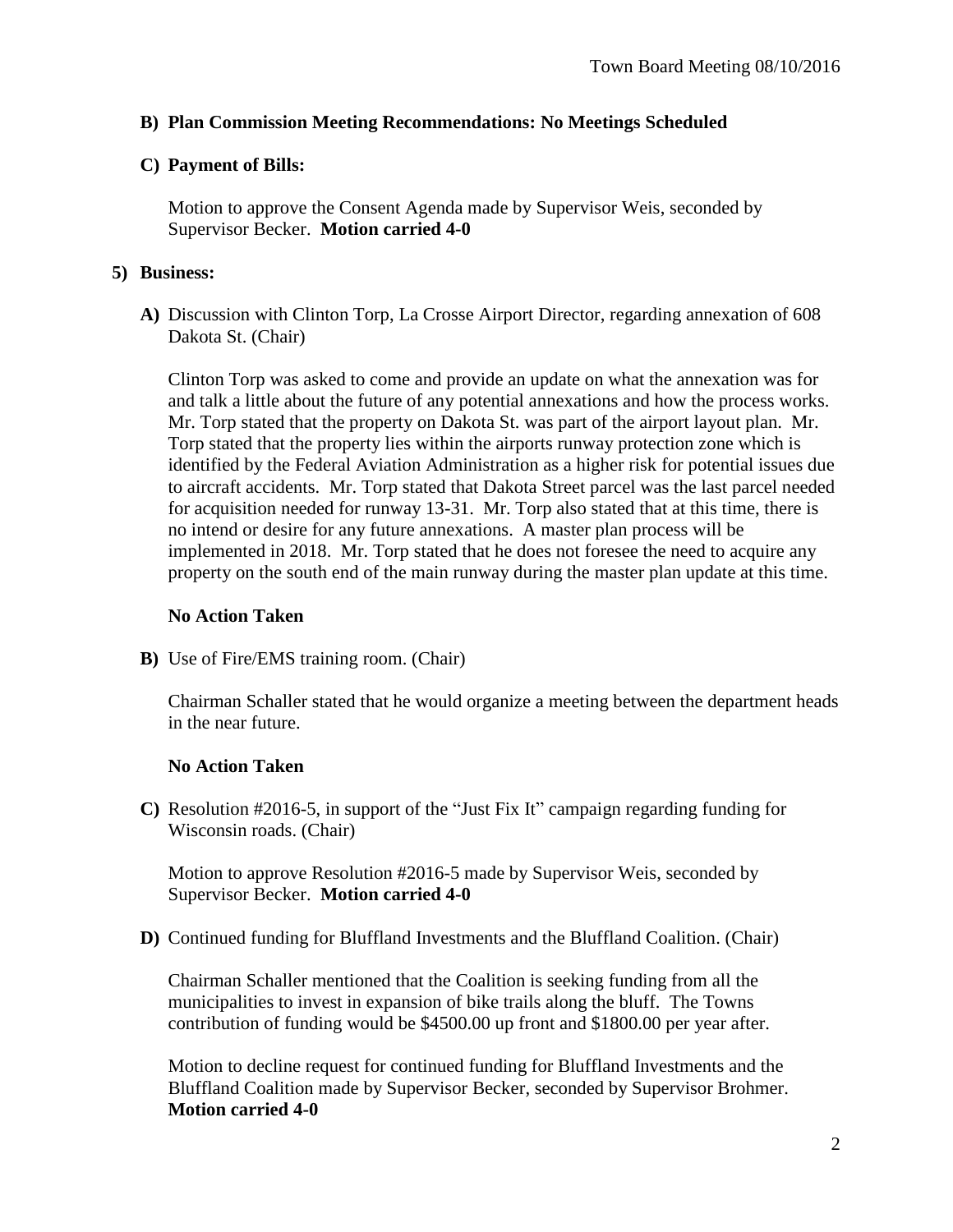**E)** Agreement with Cleary Management regarding the Town welcome sign at Dawson Ave. and Olivet Ct. (Chair)

Motion to approve moving the Town Welcome Sign to property owned by Olivet Lutheran Church from Cleary Management Company pending a 30 day notification made by Supervisor Becker, seconded by Chairman Schaller. **Motion carried 4-0**

**F)** Discussion regarding Town vehicles left idling unsupervised. (Chair)

Chairman Schaller talked about installing an ignition sensing system in the patrol vehicles. Chief Gavrilos stated that the he implemented a policy regarding idling vehicles. Chief Gavrilos stated that the policy is written for vehicles to be running only if temperatures are above 85 degrees or below 32 degrees.

## **No Action Taken**

**G)** Automatic gate for yard waste site and hours of operation. (Chair)

The Board discussed placing an automatic gate on the yard waste drop site that would close the site during evening hours. The Board feels that an automatic gate will help with illegal dumping at night as well as added security for the maintenance and police garages. Clerk Hawkins stated that he was waiting on a couple proposals yet and asked if the Board wanted to take action tonight or wait until a later meeting.

Motion to postpone until next month's meeting until the other quotes are in made by Supervisor Weis, seconded by Supervisor Brohmer. **Motion carried 4-0**

**H)** Signage for yard waste site regarding hours of operation and signage for parking restrictions on Town Hall property. (Chair)

Chief Gavrilos stated that the Police would withdraw the request for signage if the Board is to move forward with an automatic gate.

## **No Action Taken**

**I)** 2017 Cooperative Recycling Agreement. (Brohmer)

Motion to approve the 2017 Cooperative Recycling Agreement made by Supervisor Becker, seconded by Supervisor Weis. **Motion carried 4-0**

### **6) Public Comment: (limit 3 minutes per person)**

Motion to receive public comment made by Supervisor Brohmer, seconded by Supervisor Weis. **Motion carried 4-0**